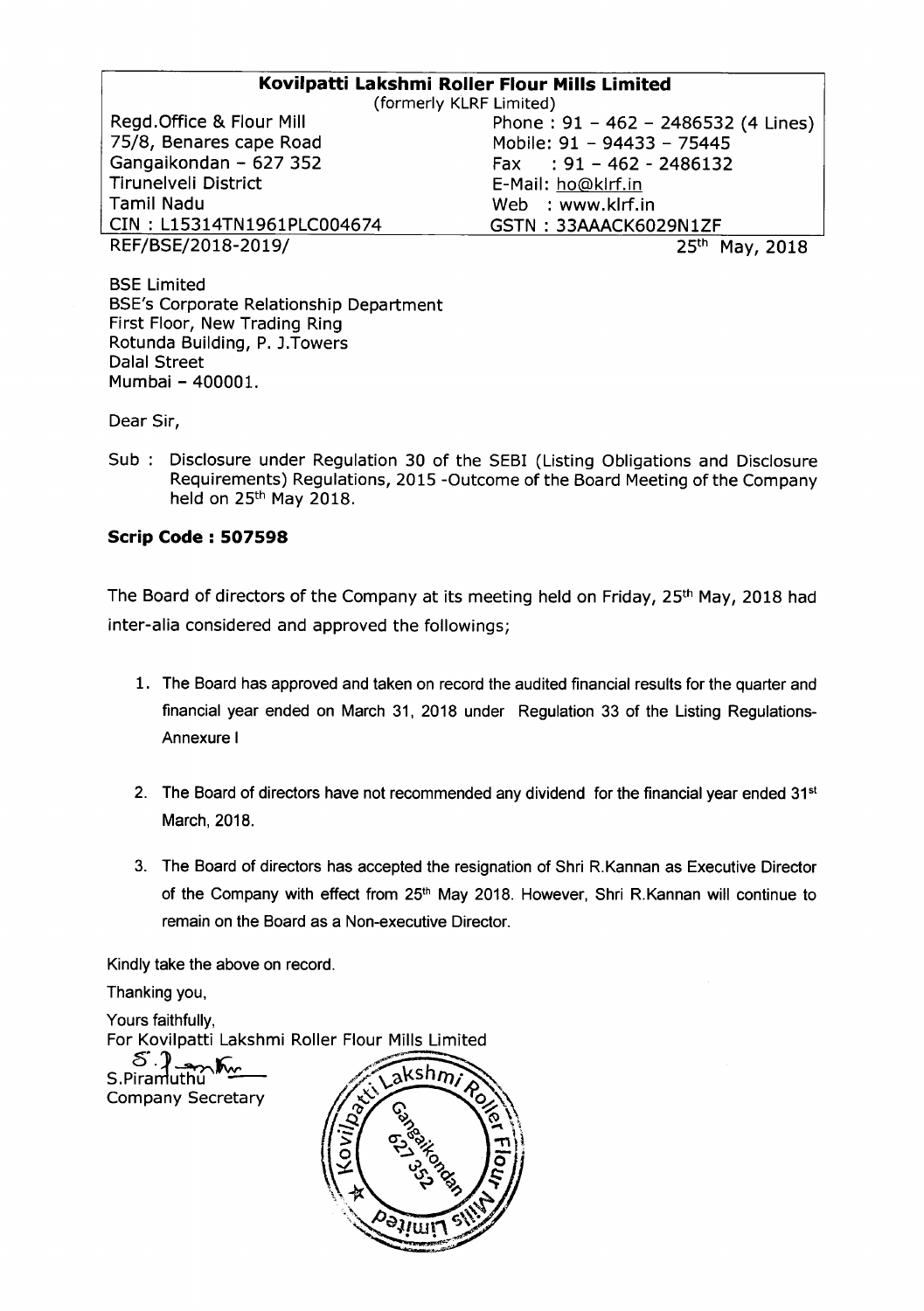# **Kovilpatti Lakshmi Roller Flour Mills Limited**

FN/01/SEC/2018-2019/ 25<sup>th</sup> May, 2018 Read.Office & Flour Mill 75/8, Benares cape Road Gangaikondan - 627 352 Tirunelveli District Tamil Nadu CIN : 115314TN1961PlC004674

(formerly KlRF limited) Phone: 91 - 462 - 2486532 (4 lines) Mobile: 91 - 94433 - 75445 Fax:  $91 - 462 - 2486132$ E-Mail: ho@klrf.in Web : www.klrf.in GSTN 33AAACK6029N1ZF

BSE Limited BSE's Corporate Relationship Department First Floor, New Trading Ring Rotunda Building, P. J.Towers Dalal Street Mumbai - 400001.

Dear Sir,

Sub Declaration in respect of unmodified opinion on audited financial statements for the financial year ended 31st March, 2018

Pursuant to Regulation 33 3(d) of SEBI (Listing Obligations and Disclosure Requirements) Regulations, 2015, we hereby declare and confirm that the Statutory Auditor of the Company *Mis* Arun & Co., Chartered Accountant, has issued an unmodified audit report on financial results of the company for the financial year ended  $31^{st}$  March, 2018.

Please take the above on record.

Thanking you,

Yours faithfully For Kovilpatti Lakshmi Roller Flour Mills Limited

Suresh Jagannathan Managing Director DIN 00011326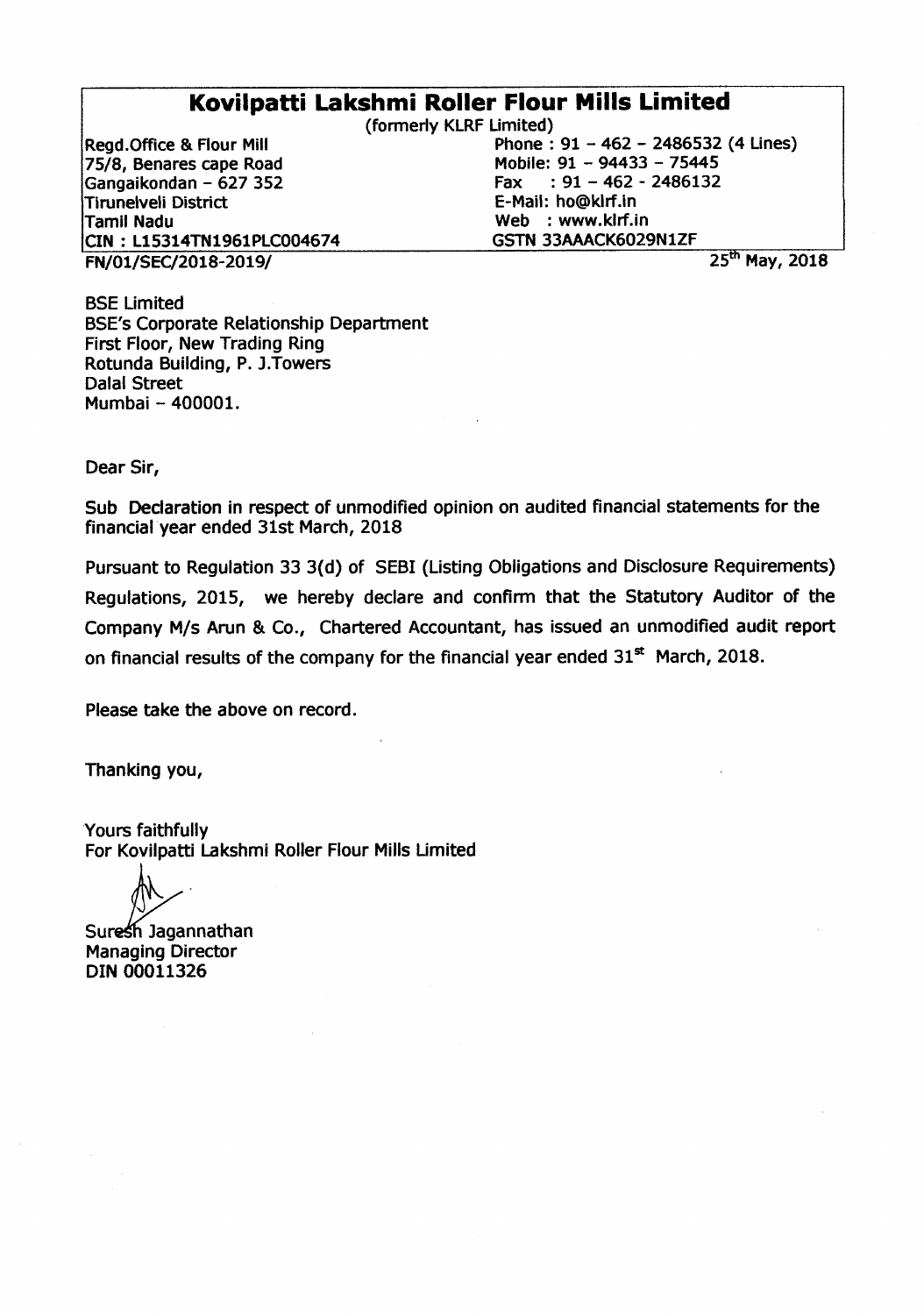

### Independent Auditors' Report on Quarterly Financial Results and Year to Date Results of M/s Kovilpatti Lakshmi Roller Flour Mills Limited (Formerly KLRF Limited) Pursuant to the Regulation 33 of the SEBI (Listing Obligations and Disclosure Requirements) Regulations, 2015

The Board of Directors Kovilpatti Lakshmi Roller Flour Mills Limited Gangaikondan

**ARUN & co**

**CHARTERED ACCOUNTANTS** 

1. I have audited the quarterly financial results of Kovilpatti Lakshmi Roller Flour Mills Limited (Former1y KLRF Limited) (the ·Company") for the quarter and year ended March 31, 2018 which are included in the accompanying 'Statement of Audited Financial Results for the quarter and year ended March 31, 2018' together with the notes thereon (the "Statement"). The Statement has been prepared by the Company's Management pursuant to Regulation 33 of the SEBI (Listing Obligations and Disclosure Requirements) Regulations, 2015 (the "Listing Regulations, 2015") and SEBI Circular dated July 5, 2016, which has been initialled by me for identification purposes. The Statement is the responsibility of the Company's Management and has been approved by its Board of Directors. This Statement has been prepared by the management in accordance with the recognition and measurement principles laid down in Ind AS 34 "Interim Financial Reporting" prescribed under Section 133 of the Companies Act, 2013 and other accounting principles generally accepted in India. Further, the Management is also responsible to ensure that the accounting pOlicies used in preparation of this Statement are consistent with those used in the preparation of the Company's opening balance sheet as at April 1, 2016 prepared in accordance with the Companies (Indian Accounting Standards) Rules, 2015 (Ind AS) prescribed under Section 133 of the Companies Act, 2013 and other recognised accounting practices and policies.

My responsibility is to express an opinion on the financial results based on my audit of the aforesaid Statement.

2. I have conducted my audit of the Statement in accordance with the Standards on Auditing specified under Section 143 (10) of the Act. Those Standards require that I comply with ethical requirements and plan and perform the audit to obtain reasonable assurance about whether the Statement is free from material misstatement.

An audit involves performing procedures to obtain audit evidence about the amounts and the disclosures in the Statement. The procedures selected depend on the auditor's judgment, including the assessment of the risks of material misstatement of the Statement, whether due to fraud or error. In making those risk assessments, the auditor considers intemal financial control relevant to the Company's preparation of the Statement that give a true and fair view in order to design audit procedures that are appropriate in the circumstances. An audit also includes evaluating the appropriateness of the accounting policies used and the reasonableness of the accounting estimates made by the Company's directors, as well as evaluating the overall presentation of the Statement.

I believe that the audit evidence obtained by me is sufficient and appropriate to provide a basis for my audit opinion on the Statement.

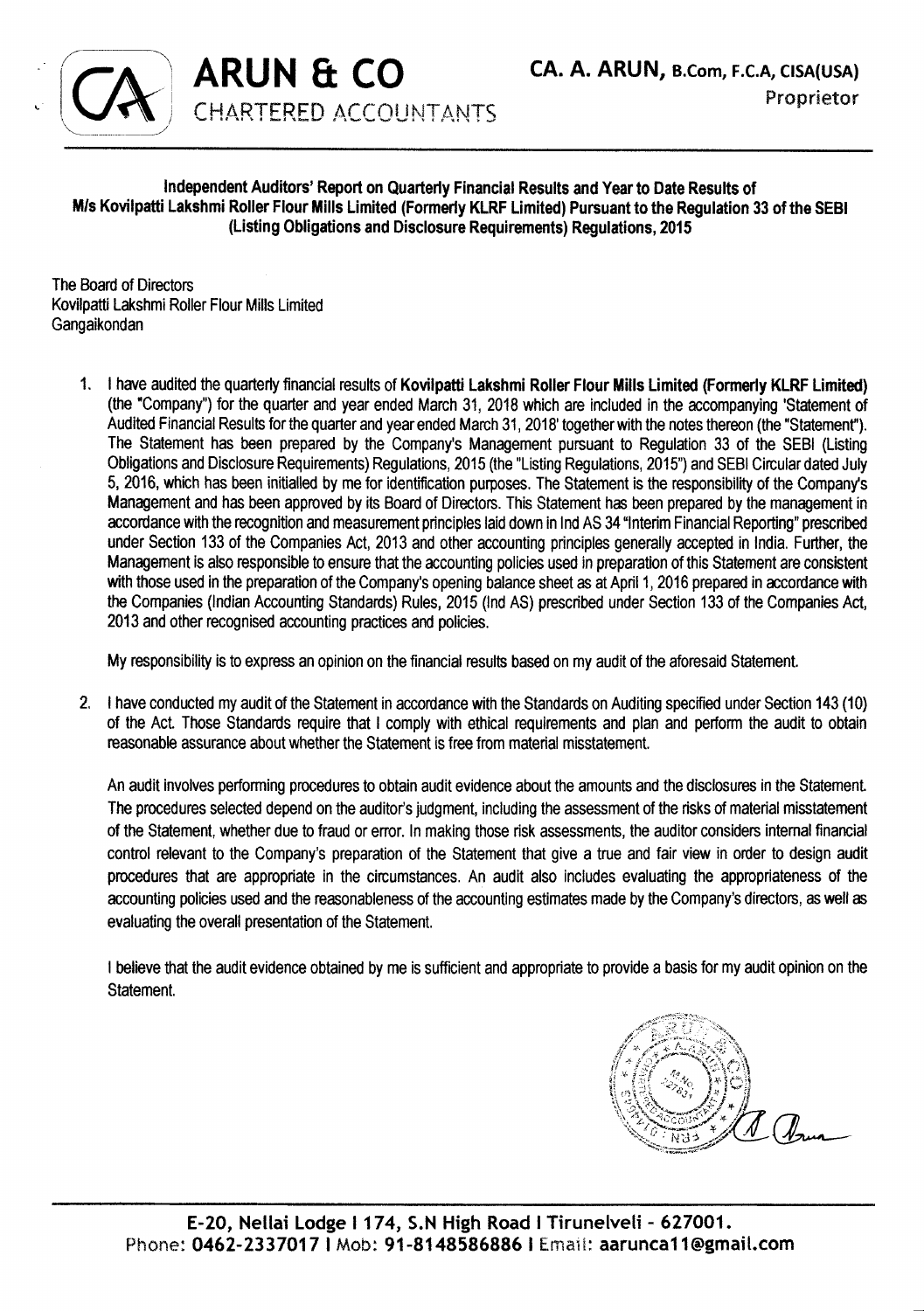

- 3. In my opinion and to the best of my information and according to the explanations given to me, the aforesaid Statement of audited financial results for the quarter and year ended March 31, 2018
	- (a) are presented in accordance with the requirement of Regulation 33 of the SEBI (Listing Obligations and Disclosure Requirements) Regulations, 2015 read with SEBI circular dated July 5, 2016; and
	- (b) give a true and fair view, in conformity with the accounting principles generally accepted in India, of the net profit and other financial information for the quarter and year ended March 31, 2018
- 4. I draw attention to the following matters:
	- (a) Note 2 to the Statement which states that the Company has adopted Ind AS for the financial year commencing from April 1, 2017 and accordingly, the Statement has been prepared by the Company's Management in compliance with IndAS.
	- (b) The financial statements of the Company for the year ended March 31, 2017 prepared in accordance with Companies (Accounting Standards) Rules, 2006, were audited by another chartered accountant under the Companies Act, 2013 who, vide his report dated May 20, 2017, expressed an unmodified opinion on those financial statements.

My opinion is not qualified in respect of these matters.

For MIs ARUN & CO Chartered Accountants Firm Registration NO.0014464S

(A. ARUN)

: Proprietor<br>:Membership No. 227831

Place: Coimbatore Date: May 25, 2018.

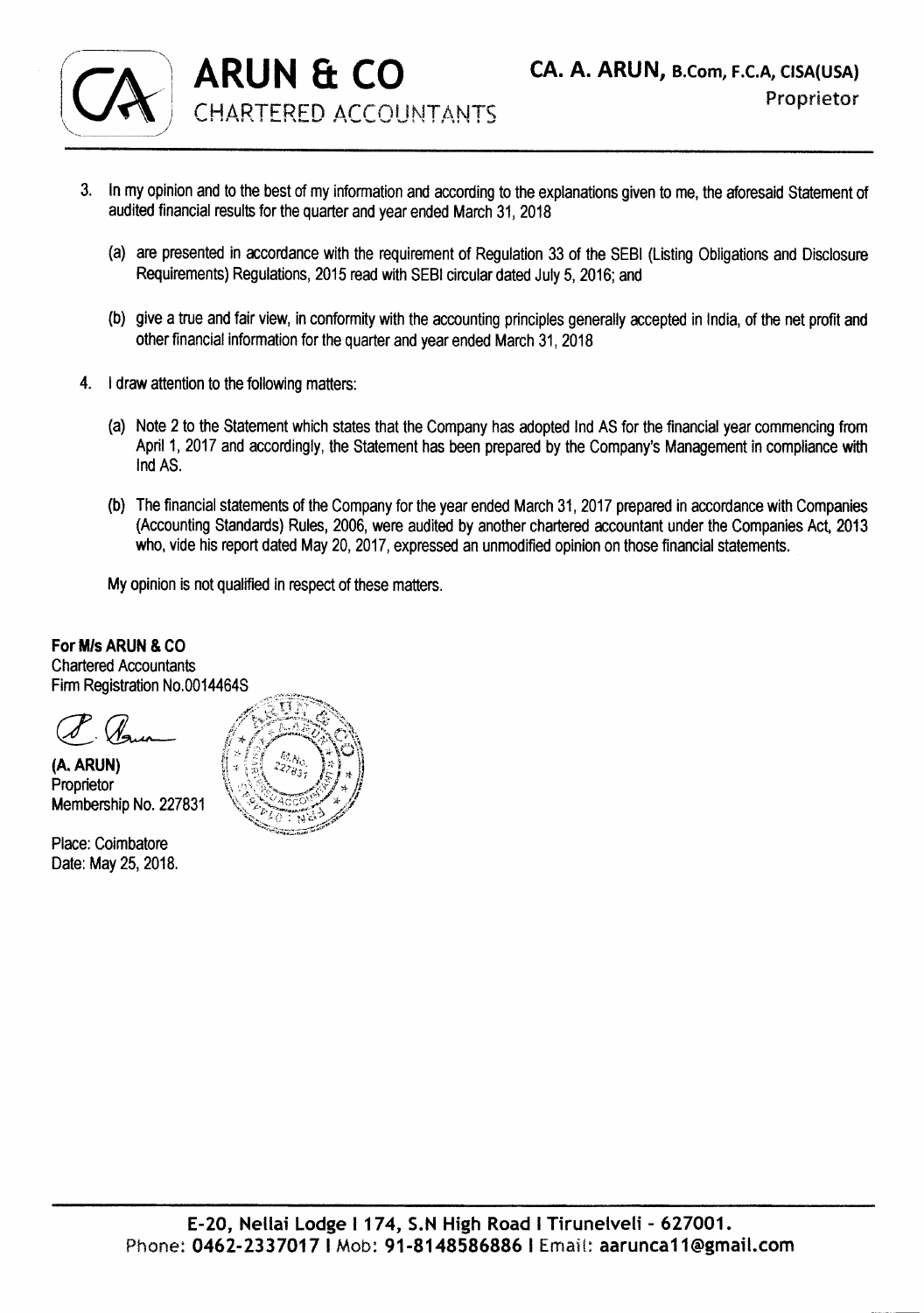### Kovilpatti Lakshmi Roller Flour Mills Limited (formerly KLRF Limited)

Regd. Office: 75/8, Benares Cape Road, Gangaikondan - 627352

Telephone: 0462-2486532 Fax: 0462-2486132 E-mail: ho@klrf.in Website: www.klrf.in

CIN: L15314TN1961PLC004674

### Statement of Audited Financial Results for the Quarter and Year ended March 31, 2018

|                          | <b>SI No Particulars</b>                                                         | (Rupees in Lakhs)           |                                         |                             |                             |                             |
|--------------------------|----------------------------------------------------------------------------------|-----------------------------|-----------------------------------------|-----------------------------|-----------------------------|-----------------------------|
|                          |                                                                                  | <b>Three months ended</b>   |                                         |                             | Year ended                  |                             |
|                          |                                                                                  | March 31, 2018<br>(Audited) | <b>December 31, 2017</b><br>(unaudited) | March 31, 2017<br>(Audited) | March 31, 2018<br>(Audited) | March 31, 2017<br>(Audited) |
|                          | <b>Income from Operations</b>                                                    |                             |                                         |                             |                             |                             |
| $\mathbf{1}$             | (a) Net Sales / Income from operations                                           | 5.393.51                    | 5,249.29                                | 5,662.83                    | 21,970.51                   | 22,730.20                   |
| $\mathbf{z}$             | (b) Other Income (Net)                                                           | 2.31                        | 2.55                                    | 10.31                       | 27.67                       | 26.20                       |
| з                        | Total Income (1+2)                                                               | 5,395.82                    | 5,251.84                                | 5.673.14                    | 21,998.18                   | 22.756.40                   |
| 4                        | <b>Expenses</b>                                                                  |                             |                                         |                             |                             |                             |
|                          | a) Cost of materials consumed                                                    | 3,630.52                    | 3,522.74                                | 3.621.23                    | 14,214.55                   | 14,523.49                   |
|                          | b) Changes in inventories of finished goods, work in                             |                             |                                         |                             |                             |                             |
|                          | progress and stock in trade                                                      | (34.34)                     | (33.83)                                 | (9.84)                      | 42.38                       | 38.91                       |
|                          | c) Excise duty expense                                                           |                             |                                         | 218.99                      | 239.19                      | 899.90                      |
|                          | d) Employees benefits expense                                                    | 299.10                      | 325.03                                  | 260.61                      | 1,160.04                    | 997.29                      |
|                          | e) Finance Cost                                                                  | 188.78                      | 187.22                                  | 147.52                      | 718.00                      | 571.12                      |
|                          | f) Depreciation and amortisation expense                                         | 69.17                       | 84.01                                   | 69.11                       | 307.62                      | 258.15                      |
|                          | g) Other expenses                                                                | 1,485.17                    | 1,229.99                                | 1,474.08                    | 5,213.02                    | 4,916.37                    |
|                          | <b>Total Expenses</b>                                                            | 5,638.40                    | 5,315.16                                | 5,781.70                    | 21,894.80                   | 22,205.23                   |
|                          |                                                                                  |                             |                                         |                             |                             |                             |
| 5<br>6                   | Profit before exceptional items and tax (3-4)<br><b>Exceptional items</b>        | (242.58)                    | (63.32)                                 | (108.56)                    | 103.38                      | 551.17                      |
| $\overline{\phantom{a}}$ | Profit before tax (5+6)                                                          | (242.58)                    | (63.32)                                 | (108.56)                    | 103.38                      | 551.17                      |
| 8                        | <b>Tax expense</b>                                                               |                             |                                         |                             |                             |                             |
|                          | Current tax                                                                      | (42.51)                     | (7.31)                                  | (8.13)                      | 102.00                      | 195.88                      |
|                          | Deferred tax                                                                     | (127.26)                    | (29.86)                                 | (22.22)                     | (156.61)                    | (22.05)                     |
|                          | <b>Total Tax Expenses</b>                                                        | (169.77)                    | (37.17)                                 | (30.35)                     | (54.61)                     | 173.83                      |
| 9                        | Profit for the period from continuing operations (7-8)                           | (72.81)                     | (26.15)                                 | (78.21)                     | 157.99                      | 377.34                      |
|                          |                                                                                  |                             |                                         |                             |                             |                             |
| 10                       | Profit / (Loss) from discontinued operations                                     |                             |                                         | (42.28)                     | $\blacksquare$              | (42.28)                     |
| 11                       | Tax expense of discontinued operations                                           |                             | $\sim$                                  | (13.98)                     |                             | (13.98)                     |
| 12                       | Profit / (Loss) from discontinued operations (after tax) (10-11)                 |                             |                                         | (28.30)                     |                             | (28.30)                     |
| 13                       | Profit for the period (11+12)                                                    | (72.81)                     | (26.15)                                 | (106.51)                    | 157.99                      | 349.04                      |
| 14                       | Other comprehensive income, net of income tax                                    |                             |                                         |                             |                             |                             |
|                          | a) (i) items that will not be reclassified to profit or loss                     | (13.56)                     | (1.42)                                  | (1.42)                      | (17.82)                     | (5.68)                      |
|                          | (ii) income tax relating to items that will not be reclassified to               |                             |                                         |                             |                             |                             |
|                          | profit or loss                                                                   | 3.77                        | 0.47                                    | 0.47                        | 5.18                        | 1.88                        |
|                          | b) (i) items that will be reclassified to profit or loss                         |                             |                                         |                             |                             |                             |
|                          | (ii) income tax relating to items that will be reclassified to<br>profit or loss |                             |                                         |                             |                             |                             |
|                          | Total other comprehensive income, net of income tax                              | (9.79)                      | (0.95)                                  | (0.95)                      | (12.64)                     | (3.80)                      |
|                          |                                                                                  |                             |                                         |                             |                             |                             |
|                          | 15   Total comprehensive income for the period $(13+14)$                         | (82.60)                     | (27.10)                                 | (107.46)                    | 145.35                      | 345.24                      |
| 16                       | Paid-up equity share capital                                                     | 554.15                      | 502.06                                  | 502.06                      | 554.15                      | 502.06                      |
|                          | Face value per share (Rs)                                                        | 10.00                       | 10.00                                   | 10.00                       | 10.00                       | 10.00                       |
|                          | 17 Earning per share (Rs) (not annualised)                                       |                             |                                         |                             |                             |                             |
|                          | - Basic                                                                          | (1.45)                      | (0.52)                                  | (2.12)                      | 3.15                        | 6.95                        |
|                          | - Diluted                                                                        | (1.45)                      | (0.52)                                  | (2.12)                      | 3.15                        | 6.95                        |
|                          |                                                                                  |                             |                                         |                             |                             |                             |

 $\sim$ 

 $\mathcal{L}$ 

 $\lambda$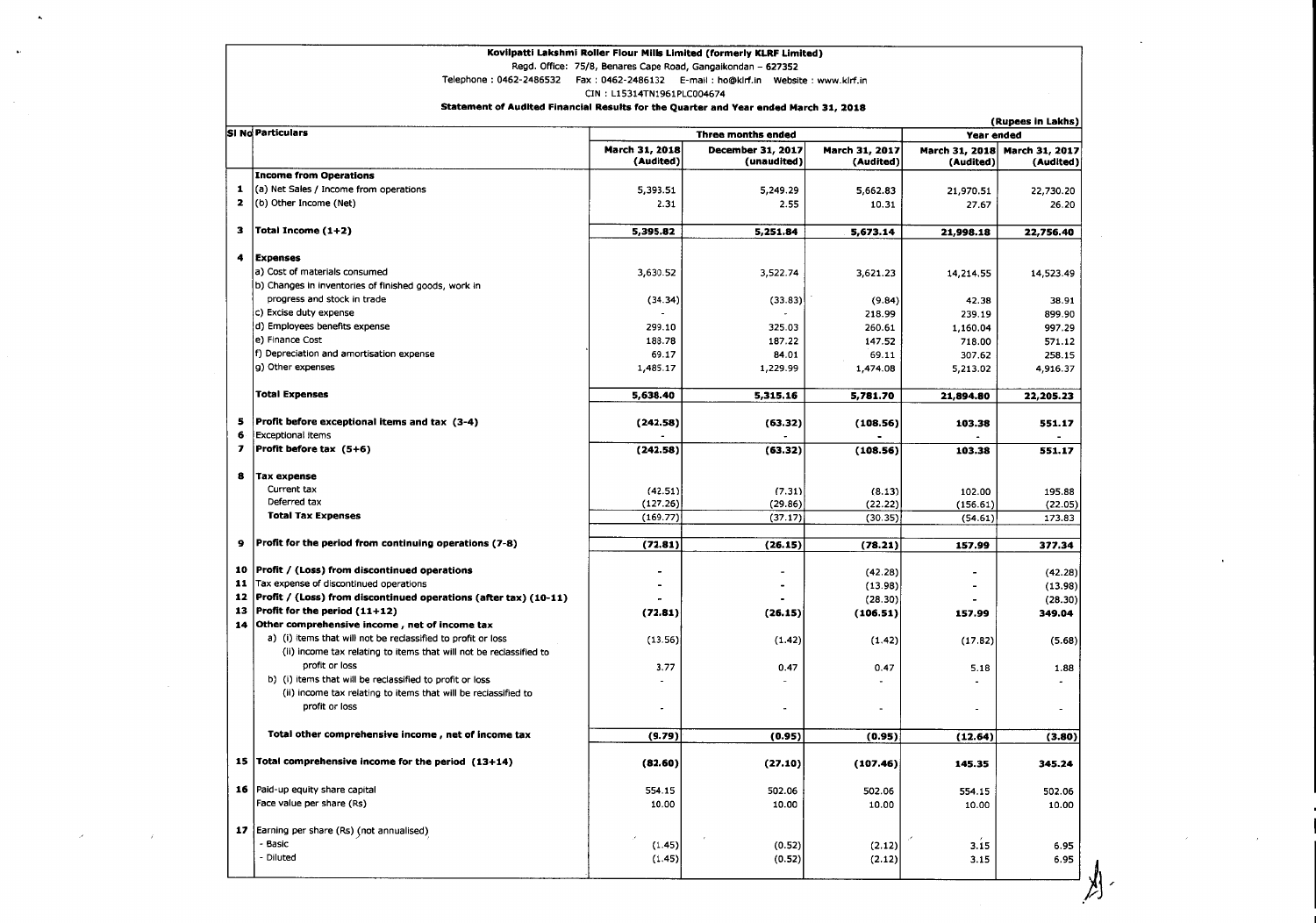#### **Notes:**

- 1 The above results for the quarter and year ended March 31, 2018 as audited and recommended by the Audit Committee of the Board, has been approved by the Board of Directors at its meeting held on May 25, 2018
- 2 The statement has been prepared in accordance with the Companies (Indian Accounting Standards) Rules, 2015 (Ind AS) prescribed under Section 133 of the Companies Act, 2013 and other recognised accounting practices and policies to the extent applicable. Beginning April 1, 2017, the Company has for the first time adopted Ind AS with a transition date of April 1, 2016.
- 3 Income from operations for the quarter and year ended March 31, 2017 have been presented inclusive of excise duty and the excise duty is presented as a separate line item in the expenditure side in the above results, as required by Schedule III applicable to Ind AS Companies. However, with the introduction of GST from July 1, 2017, no such gross up has been done for the quarter ended March 31, 2018. Accordingly, the gross income from operations are not comparable with that of the previous periods presented in the above results.
- 4 The figures for the quarter ended March 31, 2018 and March 31, 2017 are the balancing figures between audited figures in respect of the full financial year and unaudited published figures in respect of the financial results upto the third quarter of the respective financial years.
- 5 The format for unaudited quarterly results as prescribed in SEBI's Circular CIR/CFD/CMD/15/2015 dated November 30, 2015 has been modified to comply with the requirements of SEBI's circular dated July 5 2016, Ind AS and Schedule III (Part II) to the Companies Act, 2013, which are applicable to companies that are required to comply with Ind AS.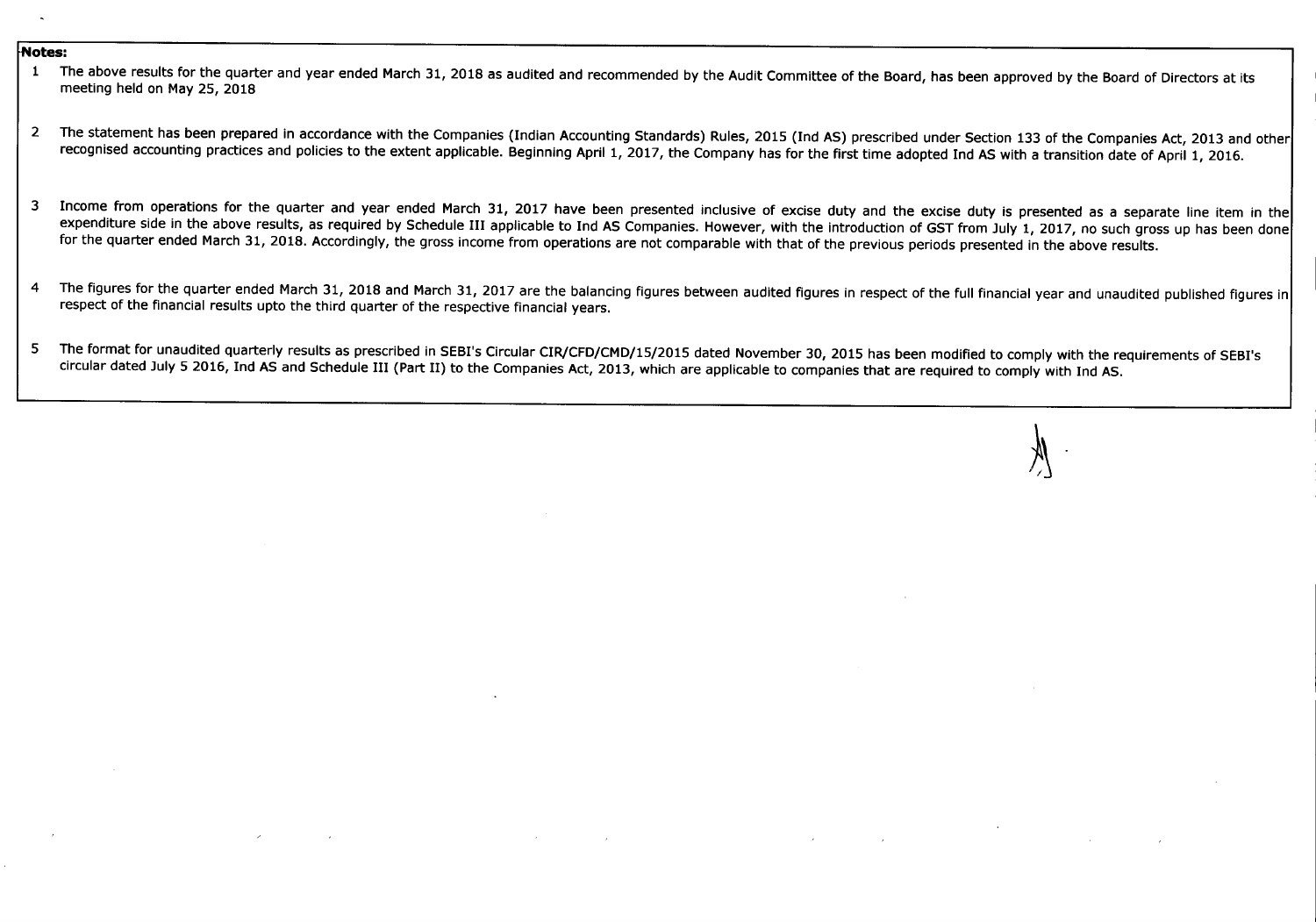| Particulars                                                                                                                | As at                           | As at                                                                                                     |
|----------------------------------------------------------------------------------------------------------------------------|---------------------------------|-----------------------------------------------------------------------------------------------------------|
|                                                                                                                            | March 31, 2018   March 31, 2017 |                                                                                                           |
| <b>ASSETS</b>                                                                                                              |                                 |                                                                                                           |
| <b>Non-current assets</b>                                                                                                  |                                 |                                                                                                           |
| Property, plant and equipment                                                                                              | 2,673.41                        | 2,915.42                                                                                                  |
| Capital work in progress                                                                                                   | 165.18                          |                                                                                                           |
| Intangible assets                                                                                                          | 18.03                           | 23.54                                                                                                     |
| <b>Financial Assets</b>                                                                                                    |                                 |                                                                                                           |
| Investments                                                                                                                | 2.41                            | 2.41                                                                                                      |
| Loans                                                                                                                      | 95.87                           | 171.58                                                                                                    |
| Other non current assets                                                                                                   | 149.81                          | 10.31                                                                                                     |
| <b>Non-current assets</b>                                                                                                  | 3,104.71                        | 3,123.26                                                                                                  |
| <b>Current assets</b>                                                                                                      |                                 |                                                                                                           |
| Inventories                                                                                                                | 5,590.38                        | 5,645.50                                                                                                  |
| <b>Financial Assets</b>                                                                                                    |                                 |                                                                                                           |
| Trade receivables                                                                                                          | 1,397.77                        | 1,469.71                                                                                                  |
| Cash and cash equivalents                                                                                                  | 554.77                          | 33.73                                                                                                     |
| Bank balances other than above                                                                                             | 1.37                            | 2.29                                                                                                      |
| Other Current assets                                                                                                       | 283.36                          | 319.88                                                                                                    |
| <b>Current assets</b>                                                                                                      | 7,827.65                        | 7,471.11                                                                                                  |
|                                                                                                                            |                                 |                                                                                                           |
| <b>Total Assets</b>                                                                                                        | 10,932.36                       |                                                                                                           |
| <b>EQUITY AND LIABILITIES</b>                                                                                              |                                 |                                                                                                           |
| <b>Equity</b>                                                                                                              |                                 | 10,594.37                                                                                                 |
| Equity share capital                                                                                                       | 554.14                          | 502.06                                                                                                    |
| <b>Other Equity</b>                                                                                                        | 2,887.69                        |                                                                                                           |
|                                                                                                                            | 3,441.83                        |                                                                                                           |
| <b>Non-Current Liabilities</b>                                                                                             |                                 |                                                                                                           |
| <b>Financial Liabilities</b>                                                                                               |                                 | 2,399.42<br>2,901.48                                                                                      |
| Borrowings                                                                                                                 | 727.26                          |                                                                                                           |
| Deferred tax liabilities (Net)                                                                                             | 295.37                          |                                                                                                           |
|                                                                                                                            | 1,022.63                        |                                                                                                           |
| <b>Non-Current Liabilities</b><br><b>Current liabilities</b>                                                               |                                 |                                                                                                           |
| <b>Financial Liabilities</b>                                                                                               |                                 |                                                                                                           |
| Borrowings                                                                                                                 | 5,090.08                        |                                                                                                           |
| Trade payables                                                                                                             | 725.41                          |                                                                                                           |
| Other financial liabilities (other than those specified in (c) below)                                                      | 331.55                          |                                                                                                           |
| Other current liabilities                                                                                                  | 311.86                          |                                                                                                           |
| Provisions                                                                                                                 | 9.00                            |                                                                                                           |
| <b>Current liabilities</b><br>$\mathcal{S}$<br>$\mathcal{L}_{\mathcal{A}}$<br>$\mathcal{S}_{\mathcal{A}}$<br>$\mathcal{E}$ | 6,467.90                        | 1,012.00<br>412.59<br>1,424.59<br>4,802.57<br>813.80<br>260.31<br>356.77<br>34.85<br>6,268.30<br>$\prime$ |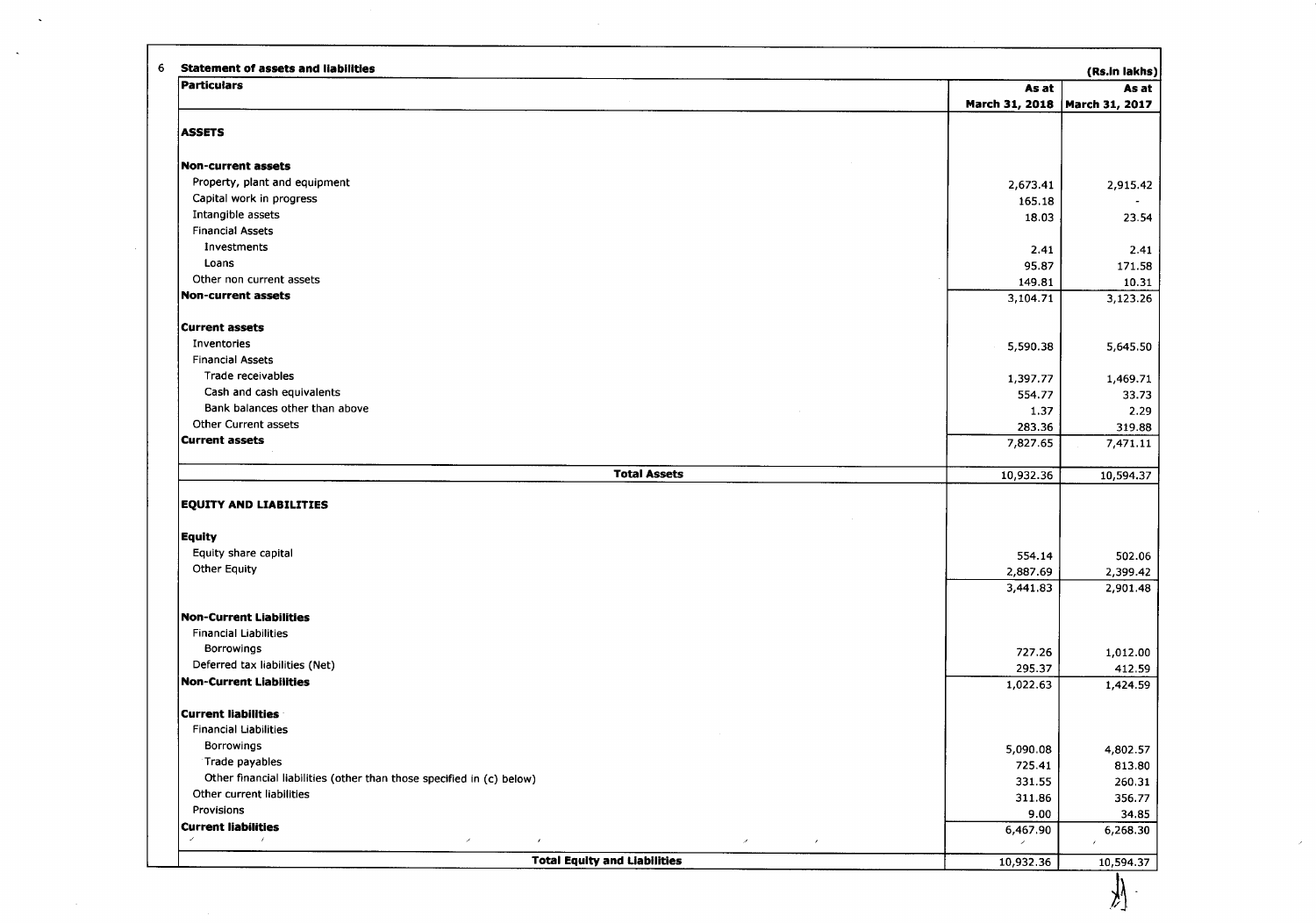7 The Company has organised the business into two segments viz. Food and Engineering. This reporting complies with the Ind AS segment reporting principles.

|                                                         | (Rupees in Lakhs)           |                                  |                             |                             |                             |  |
|---------------------------------------------------------|-----------------------------|----------------------------------|-----------------------------|-----------------------------|-----------------------------|--|
| <i><b>Particulars</b></i>                               | <b>Three months ended</b>   |                                  |                             | <b>Twelve months ended</b>  |                             |  |
|                                                         | March 31, 2018<br>(Audited) | December 31, 2017<br>(unaudited) | March 31, 2017<br>(Audited) | March 31, 2018<br>(Audited) | March 31, 2017<br>(Audited) |  |
| <b>Segment Revenue</b>                                  |                             |                                  |                             |                             |                             |  |
| a) Food division                                        | 3,429.80                    | 3,337.85                         | 3,748.20                    | 13,975.65                   | 14,859.01                   |  |
| b) Engineering division                                 | 1,963.71                    | 1,911.44                         | 1,914.63                    | 7,994.86                    | 7,871.19                    |  |
| Revenue from operations (Net)                           | 5,393.51                    | 5,249.29                         | 5,662.83                    | 21,970.51                   | 22,730.20                   |  |
| <b>Segment Results</b>                                  |                             |                                  |                             |                             |                             |  |
| Profit (+) / Loss (-) before tax and finance cost       |                             |                                  |                             |                             |                             |  |
| a) Food division                                        | 56.30                       | 119.94                           | 227.63                      | 883.12                      | 868.36                      |  |
| b) Engineering division                                 | $-110.10$                   | 3.96                             | $-188.67$                   | $-61.74$                    | 253.93                      |  |
| Total                                                   | $-53.80$                    | 123.90                           | 38.96                       | 821.38                      | 1,122.29                    |  |
| Add/ Less: Finance Cost                                 | 188.78                      | 187.22                           | 147.52                      | 718.00                      | 571.12                      |  |
| Profit /(Loss) from continuing operations               | $-242.58$                   | $-63.32$                         | $-108.56$                   | 103.38                      | 551.17                      |  |
| Profit/(Loss) from discontinuing operations             |                             |                                  | $-42.28$                    |                             | (42.28)                     |  |
| Profit Before Tax                                       | $-242.58$                   | $-63.32$                         | $-150.84$                   | 103.38                      | 508.89                      |  |
| <b>Seament Assets</b>                                   |                             |                                  |                             |                             |                             |  |
| a) Food division                                        | 5,755.99                    | 6,937.50                         | 4,989.46                    | 5,755.99                    | 4,989.46                    |  |
| b) Engineering division                                 | 4,417.19                    | 4,376.35                         | 4,454.71                    | 4,417.19                    | 4,454.71                    |  |
| b) Other unallocable corporate assets                   | 759.18                      | 179.24                           | 1,150.20                    | 759.18                      | 1,150.20                    |  |
| <b>Total assets</b>                                     | 10,932.36                   | 11,493.09                        | 10,594.37                   | 10,932.36                   | 10,594.37                   |  |
| <b>Segment Liabilities</b>                              |                             |                                  |                             |                             |                             |  |
| a) Food division                                        | 4,598.93                    | 5,445.86                         | 5,489.38                    | 4,598.93                    | 5.489.38                    |  |
| b) Engineering division                                 | 2,596.23                    | 2.582.60                         | 1,790.92                    | 2,596.23                    | 1,790.92                    |  |
| b) Other unallocable corporate liabilities              | 295.37                      | 456.53                           | 412.59                      | 295.37                      | 412.59                      |  |
| <b>Total liabilities</b>                                | 7,490.53                    | 8,484.99                         | 7,692.89                    | 7,490.53                    | 7,692.89                    |  |
| Capital Employed (Segment assets-Segment liabilities)   |                             |                                  |                             |                             |                             |  |
| a) Food division                                        | 1,157.06                    | 1,491.64                         | $-499.92$                   | 1,157.06                    | -499.92                     |  |
| b) Engineering division                                 | 1,820.96                    | 1,793.75                         | 2,663.79                    | 1,820.96                    | 2,663.79                    |  |
| Total capital employed in segments                      | 2,978.02                    | 3,285.39                         | 2,163.87                    | 2,978.02                    | 2,163.87                    |  |
| Unallocable corporate assets less corporate liabilities | 463.81                      | $-277.29$                        | 737.61                      | 463.81                      | 737.61                      |  |
| <b>Total Capital Employed</b>                           | 3,441.83                    | 3,008.10                         | 2,901.48                    | 3,441.83                    | 2,901.48                    |  |

8 The reconciliation of net profit or loss reported in accordance with Indian GAAP to total comprehensive income in accordance with Ind AS is given below :

|                                                   | (Rupees in lakhs)               |                             |  |  |
|---------------------------------------------------|---------------------------------|-----------------------------|--|--|
| Particulars                                       | Quarter ended<br>March 31, 2017 | Year ended March<br>31.2017 |  |  |
| Net Profit as per previous GAAP (Indian GAAP)     | (92.70)                         | 359.06                      |  |  |
| [Ind AS Adjustments: Add/ (less)                  |                                 |                             |  |  |
| Remeasurement/ derecognition of intangible assets | 1.28                            | 5.09                        |  |  |
| Impact of amortised cost on term loan             | (0.72)                          | (3.11)                      |  |  |
| Remeasurement of MAT credit                       | (44.57)                         | (44.57)                     |  |  |
| Deferred tax impact on Ind AS adjustments         | 29.25                           | 28.77                       |  |  |
| <b>Total Ind AS Adjustments</b>                   | (14.76)                         | (13.82)                     |  |  |
| Total comprehensive income as per Ind AS          | (107.46)                        | 345.24                      |  |  |

This reconciliation statement has been provided in accordance with circular CIR/CFD/FAC/2016 issued by SEBI dated July 5, 2016 on account of implementation of Ind AS by listed companies.